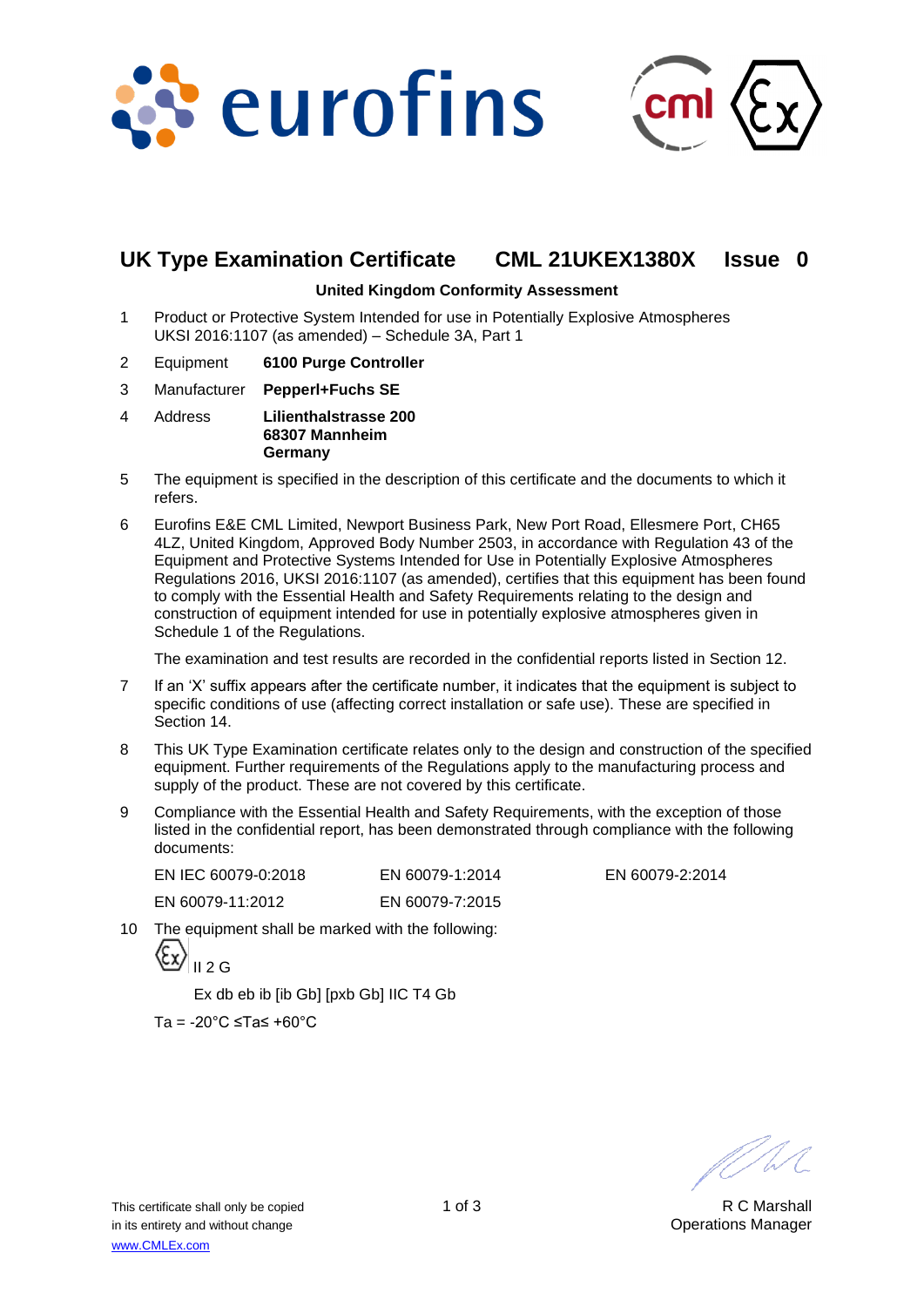



## **11 Description**

The 6100 Purge Controller, 6100-MP-EX-XX-XX-XXX, consists of an Ex e certified main enclosure housing the controller portion of the Purge and Pressurization system with associated Ex certified cable entry devices. Also incorporated are Ex e certified terminals used for the non-intrinsically safe circuits such as the incoming power supply, an intrinsically safe solenoid valve and a pipe assembly used to supply the air/inert gas to the intended pressurised enclosure.

Forming part of the 6100 Purge Controller is the Enclosure Protection Vent (EPV-6100-MP-XXX-XXX) is intended to be mounted onto the final purged and pressurized equipment assembly.

The EPV-6100-MP-XXX-XXX is a fabricated sheet metal enclosure. Inert gas/air flow enters the vent via an orifice plate fitted between the rear of the EPV and the intended pressurized enclosure. The orifice plate is of a fixed overall size, however the size of the orifice is specific to the application, depending on flow rate and pressurization requirements. Fitted internally to the EPV is a pressure switch, considered as simple apparatus and is controlled by the Purge and Pressurization System.

## **Control Unit**

| 6100-MP-EX-AC-01-XXX | Purge control unit, AC powered, UIC pre-installed in control unit           |
|----------------------|-----------------------------------------------------------------------------|
| 6100-MP-EX-AC-02-XXX | Purge control unit, AC powered, UIC provided separately for remote<br>mount |
| 6100-MP-EX-DC-01-XXX | Purge control unit, DC powered, UIC pre-installed in control unit           |
| 6100-MP-EX-DC-02-XXX | Purge control unit, DC powered, UIC provided separately for remote<br>mount |

For the above, XXX stands for any alphanumerical characters describing a variation in the pneumatic system or enclosure.

## **Vent**

| EPV-6100-MP-020-YYY | Enclosure vent, with orifice plate allowing for 2,000 L/min                                                                   |
|---------------------|-------------------------------------------------------------------------------------------------------------------------------|
| EPV-6100-MP-050-YYY | Enclosure vent, with orifice plate allowing for 5,000 L/min                                                                   |
| EPV-6100-MP-080-YYY | Enclosure vent, with orifice plate allowing for 8,000 L/min                                                                   |
| EPV-6100-MP-110-YYY | Enclosure vent, with orifice plate allowing for 11,000 L/min                                                                  |
| EPV-6100-MP-140-YYY | Enclosure vent, with orifice plate allowing for 14,000 L/min                                                                  |
| EPV-6100-MP-ZZZ-YYY | Enclosure vent, with custom size orifice plate, ZZZ stands for any<br>alphanumerical characters describing another flow rate. |

For the above YYY stands for any alphanumerical characters describing a different sealing pressure

## **Low Pressure Sensor**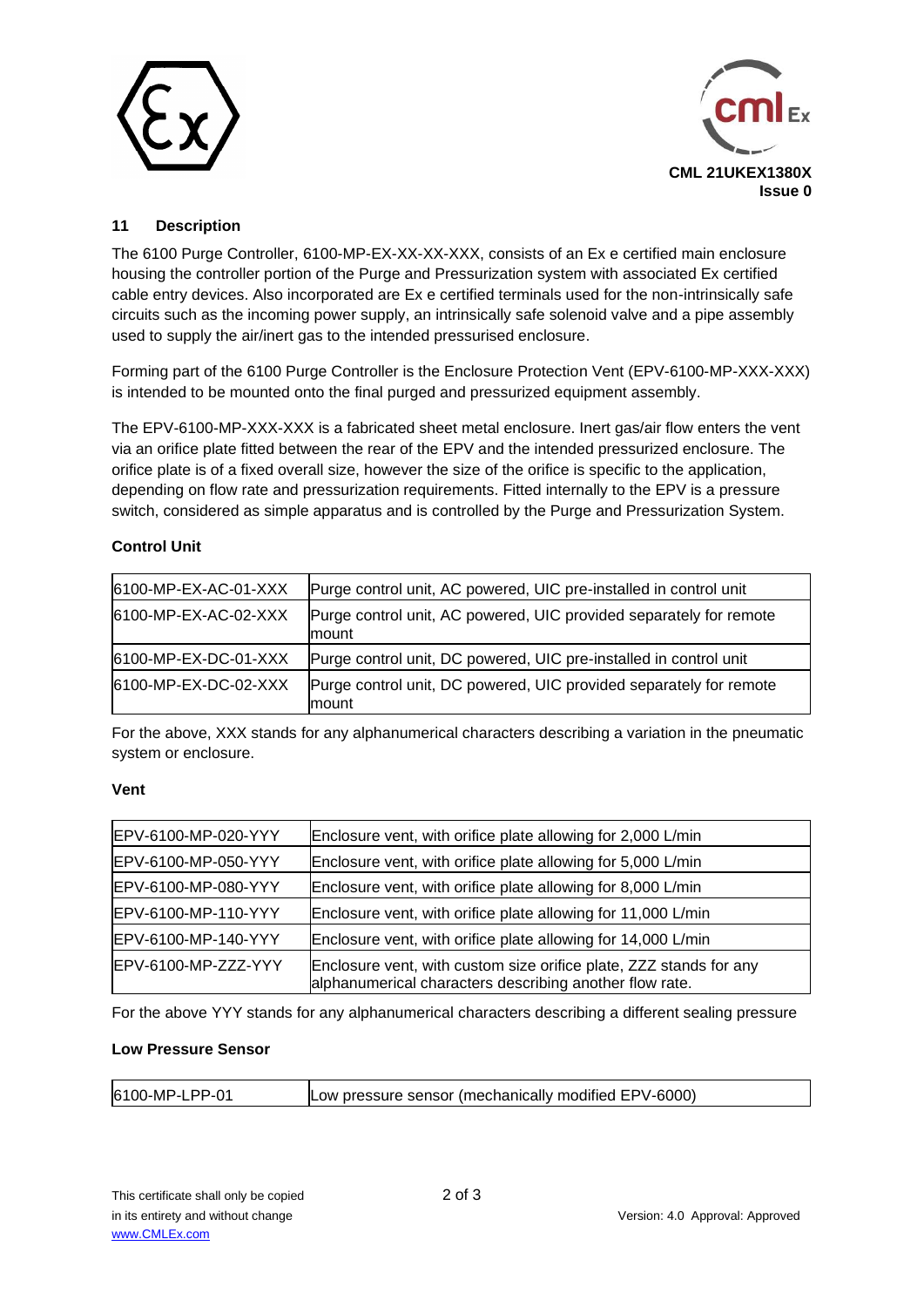



#### **Accessories**

| 6100-MP-EX-UIC-01 | User Interface Controller (installed inside control unit, accessible from<br>loutside)           |
|-------------------|--------------------------------------------------------------------------------------------------|
| 6100-MP-EX-UIC-02 | 6100-MP-EX-UIC-01 + IP54 Enclosure in accordance with IEC 60529<br>$ $ (for remote installation) |

#### **Other Accessories**

| 6000-<br>$\sim$<br>$\sim$<br>∵-N-∟<br>sensor<br>$\mathbf{H}$ |
|--------------------------------------------------------------|
|--------------------------------------------------------------|

#### **12 Certificate history and evaluation reports**

| <b>Issue</b> | <b>Date</b> | <b>Associated report</b> | <b>Notes</b>                |  |
|--------------|-------------|--------------------------|-----------------------------|--|
|              | 20 Apr 2021 | R14112A/00               | Issue of Prime Certificate. |  |

Note: Drawings that describe the equipment are listed or referred to in the Annex.

#### **13 Conditions of Manufacture**

The following conditions are required of the manufacturing process for compliance with the certification.

i. Where the product incorporates certified parts or safety critical components, the manufacturer shall ensure that any changes to those parts or components do not affect the compliance of the certified product that is the subject of this certificate.

#### **14 Specific Conditions of Use**

The following conditions relate to safe installation and/or use of the equipment.

- i. The equipment shall only be fitted with suitably certified cable entry devices and/or blanking plugs appropriate to the application.
- ii. The non-metallic membrane touchpad and display and the non-metallic coil housing on the intrinsically safe solenoid valve are potential electrostatic discharge hazards. Use only water damp cloth and allow to air dry for cleaning the devices. Do not use or install in high charge areas.
- iii. Do not wipe off 6000-TSEN-xx sensor with dry cloth or use in the presence of high charge generating processes such as ionizers or electrostatic equipment.